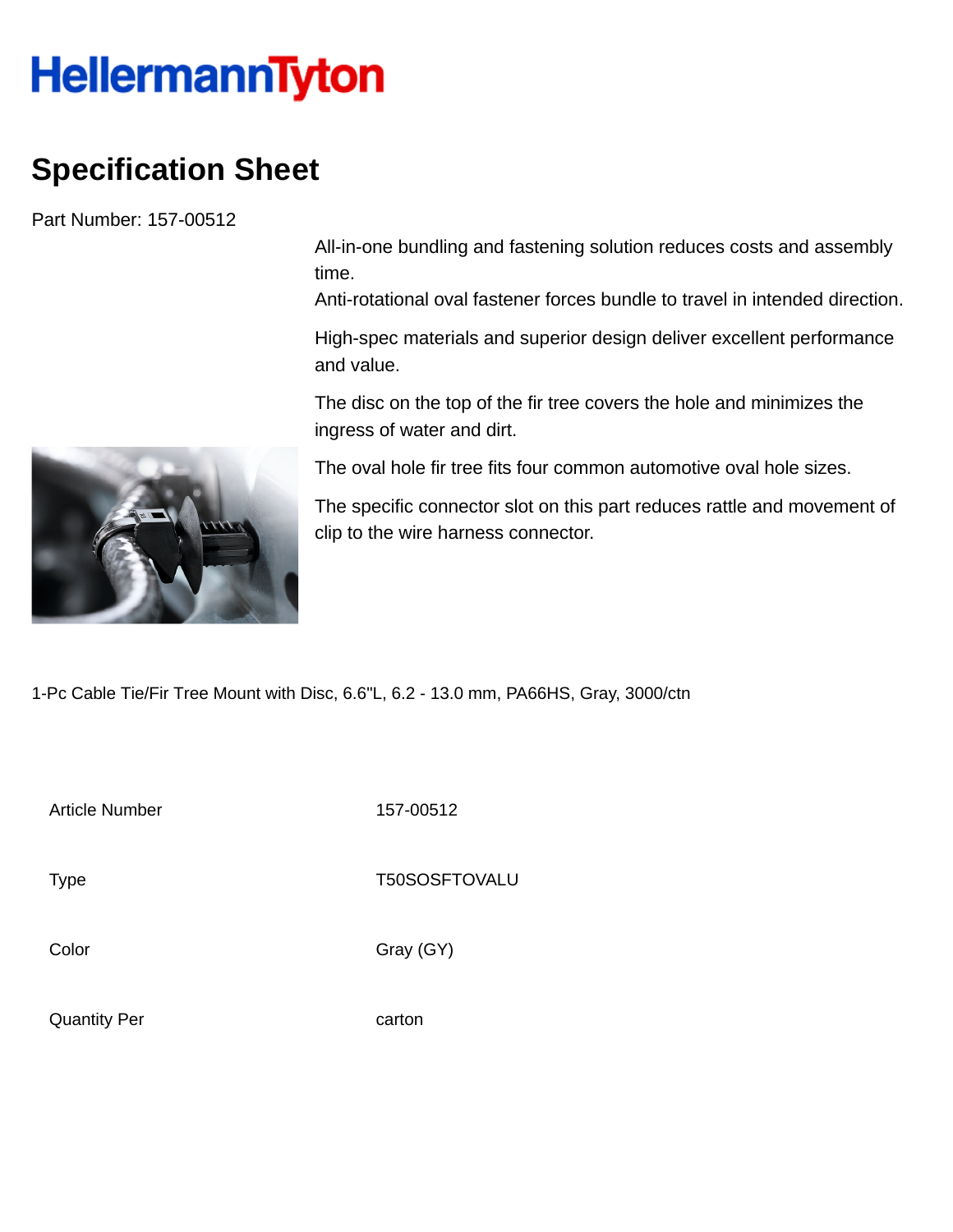| <b>Product Description</b>            | One-piece cable tie and mount offers a simple bundling and mounting<br>solution. The innovative design of this fir tree establishes a<br>360-degree interface with the panel hole, ensuring a more secure fit.<br>The oval shape won't rotate once inserted, ensuring proper routing of<br>wires and hoses. The disc feature prevents rattling in high-vibration<br>applications and protects against debris ingress. |
|---------------------------------------|-----------------------------------------------------------------------------------------------------------------------------------------------------------------------------------------------------------------------------------------------------------------------------------------------------------------------------------------------------------------------------------------------------------------------|
| <b>Short Description</b>              | 1-Pc Cable Tie/Fir Tree Mount with Disc, 6.6"L, 6.2 - 13.0 mm,<br>PA66HS, Gray, 3000/ctn                                                                                                                                                                                                                                                                                                                              |
| <b>Global Part Name</b>               | T50SOSFTOVALU-PA66HS-GY                                                                                                                                                                                                                                                                                                                                                                                               |
| Minimum Tensile Strength (Imperial)   | 50.0                                                                                                                                                                                                                                                                                                                                                                                                                  |
| Minimum Tensile Strength (Metric)     | 222.4                                                                                                                                                                                                                                                                                                                                                                                                                 |
| Length L (Imperial)                   | 6.6                                                                                                                                                                                                                                                                                                                                                                                                                   |
| Length L (Metric)                     | 168.2                                                                                                                                                                                                                                                                                                                                                                                                                 |
| <b>Fixation Method</b>                | Fir Tree for oval holes                                                                                                                                                                                                                                                                                                                                                                                               |
| <b>Identification Plate Position</b>  | none                                                                                                                                                                                                                                                                                                                                                                                                                  |
| <b>Releasable Closure</b>             | No                                                                                                                                                                                                                                                                                                                                                                                                                    |
| <b>Tie Closure</b>                    | plastic pawl                                                                                                                                                                                                                                                                                                                                                                                                          |
| Width W (Imperial)                    | 0.20                                                                                                                                                                                                                                                                                                                                                                                                                  |
| Width W (Metric)                      | 5.1                                                                                                                                                                                                                                                                                                                                                                                                                   |
| <b>Bundle Diameter Min (Imperial)</b> | 0.08                                                                                                                                                                                                                                                                                                                                                                                                                  |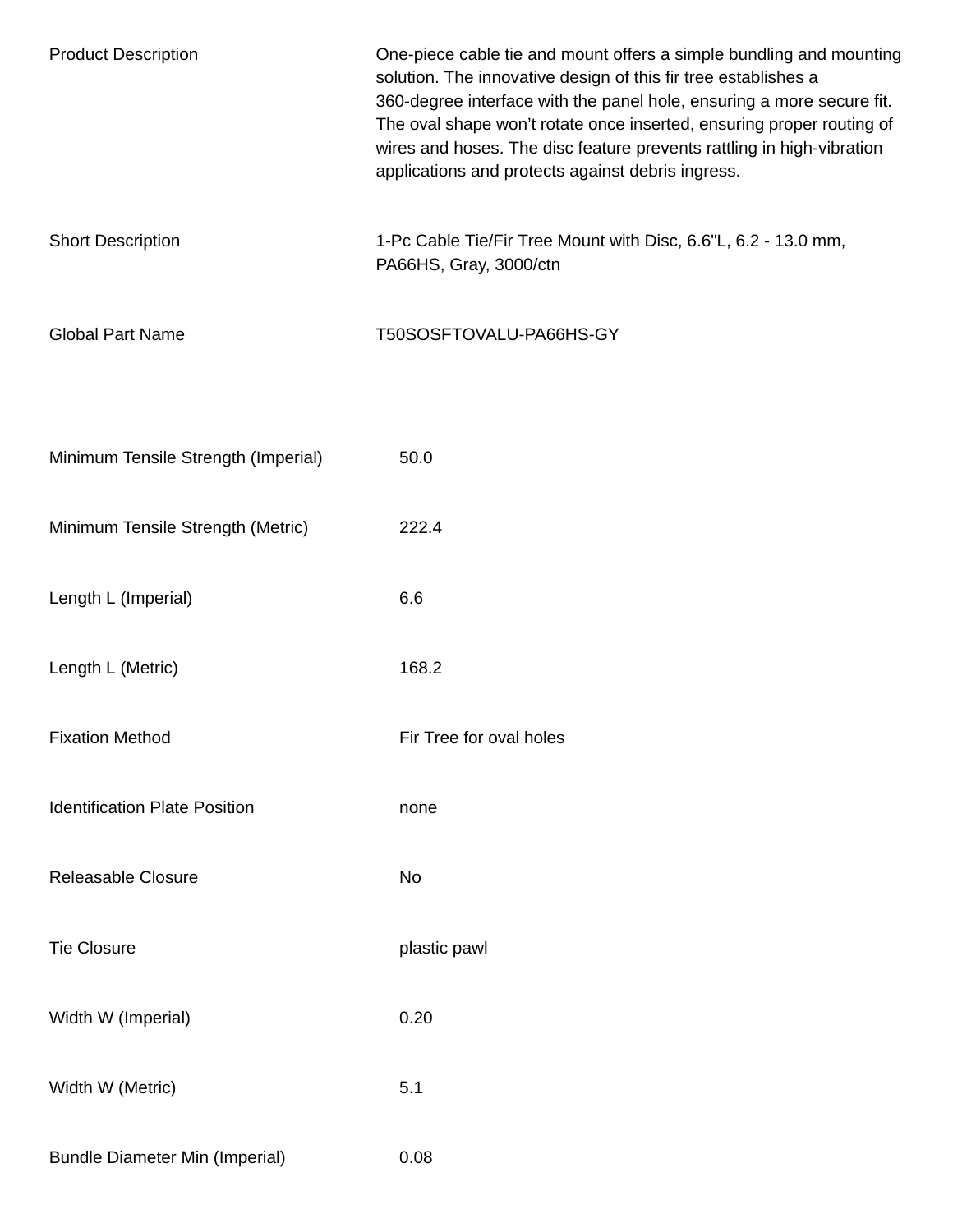| <b>Bundle Diameter Min (Metric)</b>     | 2.0                                                     |
|-----------------------------------------|---------------------------------------------------------|
| <b>Bundle Diameter Max (Imperial)</b>   | 1.38                                                    |
| <b>Bundle Diameter Max (Metric)</b>     | 35.0                                                    |
| Panel Thickness Min (Imperial)          | 0.023                                                   |
| Panel Thickness Max (Imperial)          | 0.27                                                    |
| Panel Thickness Min (Metric)            | 0.6                                                     |
| Panel Thickness Max (Metric)            | 6.75                                                    |
| Mounting Hole Diameter D (Imperial)     | 0.24 x 0.48 " 0.25 x 0.50 " 0.25 x 0.51 " 0.27 x 0.47   |
| Mounting Hole Diameter D (Metric)       | 7.0 x 12.0 mm 6.2 x 12.2 mm 6.5 x 13.0 mm 6.5 x 12.5 mm |
| Mounting Hole Diameter D Min (Imperial) | 0.24                                                    |
| Mounting Hole Diameter D Max (Imperial) | 0.51                                                    |
| Mounting Hole Diameter D Max (Metric)   | 13.0                                                    |
| Disc Diameter (Metric)                  | 17.6 x 23.6                                             |
| Disc Diameter (Imperial)                | $0.69 \times 0.93$                                      |